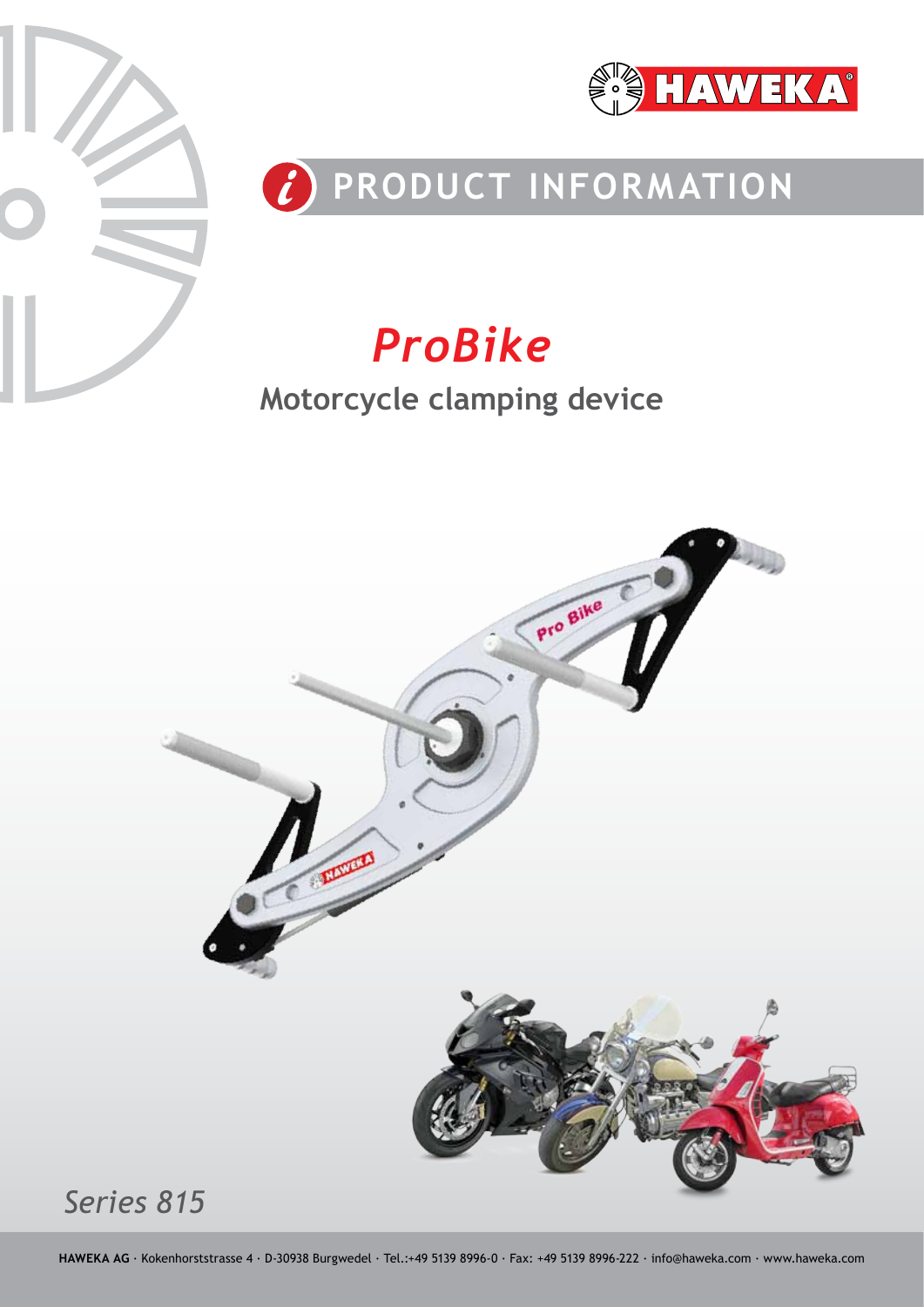



## **Product Description**

The motorcycle clamping device ProBike, with related accessories, enables simple and exact centring of motorcycle wheels on a wheel balancing machine.

Depending on which type of wheel balancing machine the ProBike wing is attached, either a cylindrical or a conical insert chuck must be used for the shaft connection.

The ProBike wing can also be installed on pneumatic or electro-mechanical balancing machines.

#### **Product features**

- Precise wheel balancing
- Optimized machine connection
- Safe and easy handling
- Can be universally used for every type of machine

art art.

- Easy and quick installation
- Longer lugs
- More powerful gas compression springs

## **Scope of Delivery ProBike**

- ProBike wing
- Centering shaft Ø 14 mm
- $\overline{3}$  Set of centering cones:  $\varnothing$  15 30 mm
- $\overline{4}$ ) Set of cones, scooter:  $\varnothing$  16 45 mm
- Centering sleeves: Ø 15 / 17 / 20 mm
- Centering sleeve for Piaggio and Vespa
- $(7)$  Pressure piece  $\varnothing$  14 mm for BMW / Moto Guzzi
- Wall board
- QuickFix Ø 14 mm
- (10) Knurled nut
- 



*Application of the ProBike.*



*Item No. 815 xxx 010*

(8)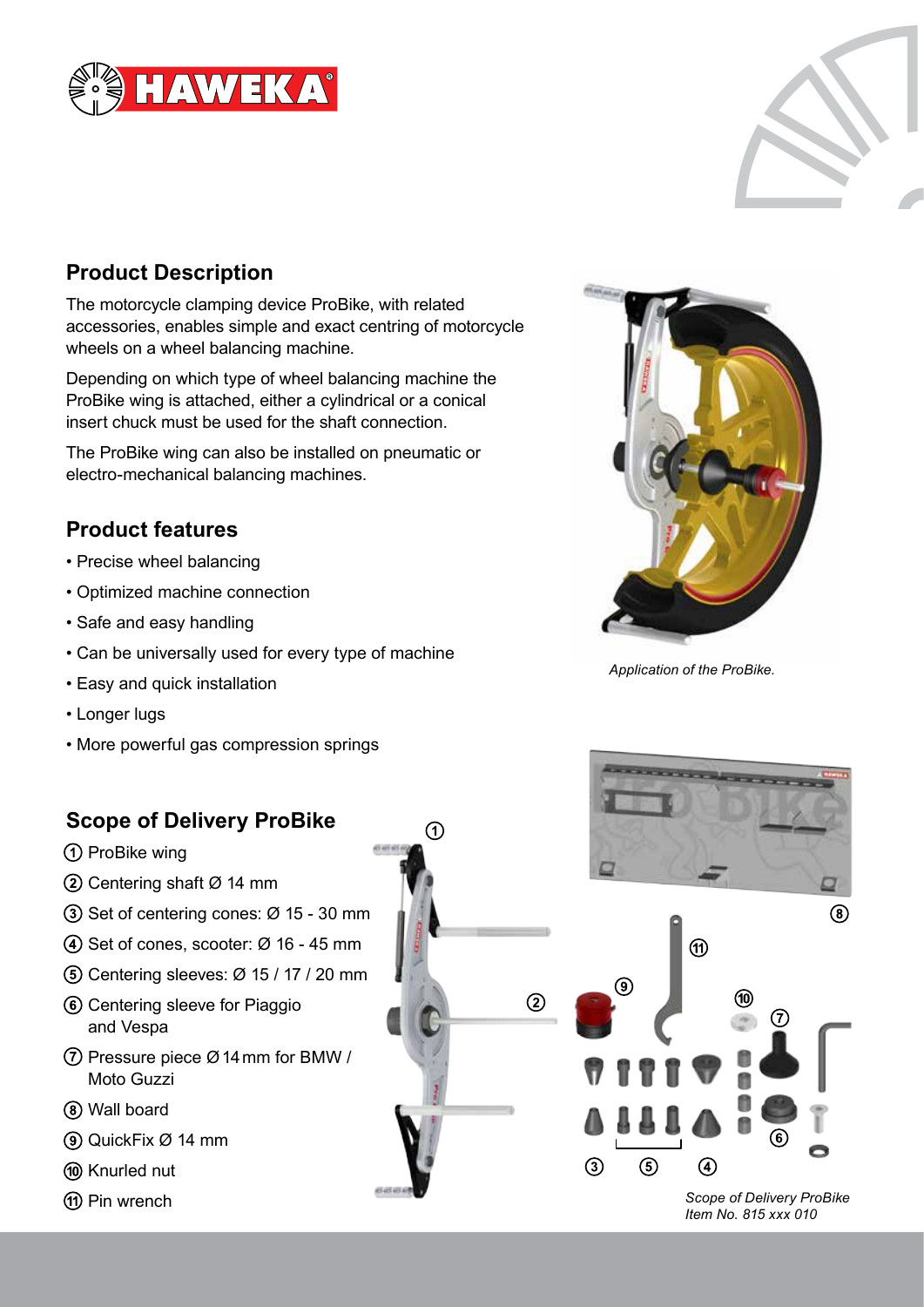



### **Upgrade Kits for ProBike**

#### **Upgrade kit for floating axles**

- Centering shaft Ø19.05 mm
- Centering sleeves Ø 22 / 25,4 / 25 / 26 / 28 / 30 / 32 / 35mm
- QuickFix Ø19 mm
- 4) Spacer sleeve short
- (5) Knurled nut
- Pressure pieces Harley Davidson
- Wall board







*Upgrade kit for floating axles Item No. 815 008 002*

#### **Profi-Kit forsingle arm rockers**

- Pressure piece Ø19.05mm
- Locating disc Triumph / Honda
- Locating disc Ø14mm BMW / Moto Guzzi
- Locating disc Aprilia / BMW / Yamaha
- Locating disc BMW
- Locating disc Honda
- Locating disc Triumph / KTM
- Locating disc Honda / MV Agusta
- Spacer sleeve long
- Locating disc Ducati
- Locating disc Kawasaki (follows shortly)



*Upgrade kit forsingle arm rockers Item No. 815 008 003*